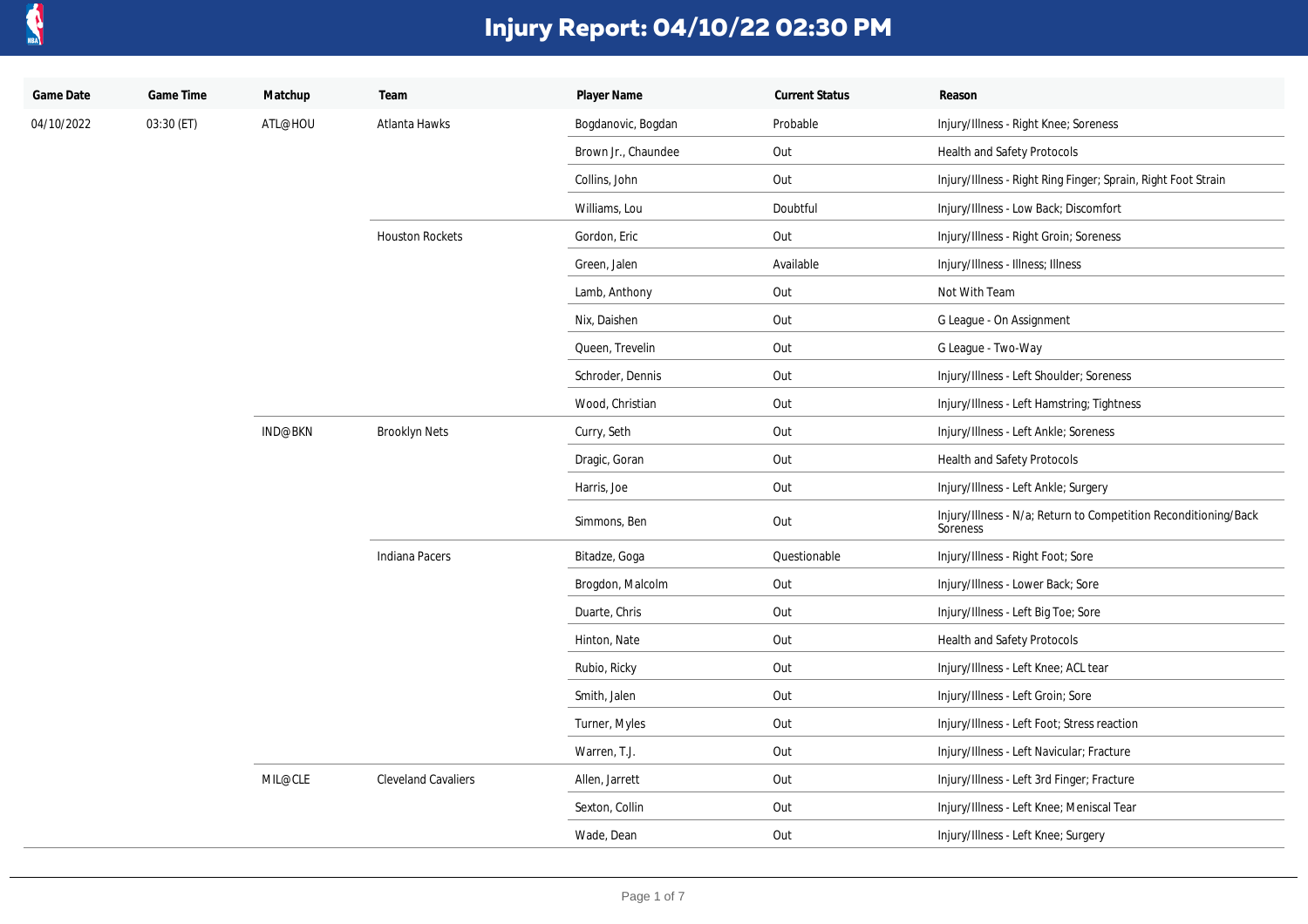

| Game Date | Game Time  | Matchup | Team                     | Player Name               | <b>Current Status</b> | Reason                                                     |
|-----------|------------|---------|--------------------------|---------------------------|-----------------------|------------------------------------------------------------|
|           |            |         | Milwaukee Bucks          | Allen, Grayson            | Out                   | Injury/Illness - Left Hip; Soreness                        |
|           |            |         |                          | Antetokounmpo, Giannis    | Out                   | Injury/Illness - Right Knee; Soreness                      |
|           |            |         |                          | Hill, George              | Out                   | Injury/Illness - Right Abdominal; Strain                   |
|           |            |         |                          | Ibaka, Serge              | Out                   | Injury/Illness - Non-covid; Illness                        |
|           |            |         |                          | Lopez, Brook              | Out                   | Injury/Illness - Back; Injury Maintenance                  |
|           |            |         |                          | Middleton, Khris          | Out                   | Injury/Illness - Left Wrist; Soreness                      |
|           |            |         |                          | Portis, Bobby             | Out                   | Injury/Illness - Left Shoulder; Soreness                   |
|           |            |         |                          | Vildoza, Luca             | Out                   | Coach's Decision                                           |
|           |            | WAS@CHA | <b>Charlotte Hornets</b> | Hayward, Gordon           | Out                   | Injury/Illness - Left Foot; Soreness                       |
|           |            |         | Washington Wizards       | Beal, Bradley             | Out                   | Injury/Illness - Left Wrist; Left wrist surgery            |
|           |            |         |                          | Bryant, Thomas            | Out                   | Injury/Illness - Back; Lower back tightness                |
|           |            |         |                          | Caldwell-Pope, Kentavious | Out                   | Rest - Rest                                                |
|           |            |         |                          | Kuzma, Kyle               | Out                   | Injury/Illness - Right Knee; Right knee tendinitis         |
|           |            |         |                          | Porzingis, Kristaps       | Out                   | Injury/Illness - Right Knee; Right knee injury maintenance |
|           | 07:00 (ET) | BOS@MEM | <b>Boston Celtics</b>    | Stauskas, Nik             | Out                   | Injury/Illness - Right Ankle; Sprain                       |
|           |            |         |                          | Williams III, Robert      | Out                   | Injury/Illness - Left Knee; Meniscal Tear                  |
|           |            |         | Memphis Grizzlies        | Adams, Steven             | Out                   | Injury/Illness - Left Ankle; Soreness                      |
|           |            |         |                          | Aldama, Santi             | Probable              | Injury/Illness - Illness; Non-COVID Illness                |
|           |            |         |                          | Bane, Desmond             | Questionable          | Injury/Illness - Left Foot; Soreness                       |
|           |            |         |                          | Brooks, Dillon            | Out                   | Injury/Illness - Right Hip; Soreness                       |
|           |            |         |                          | Clarke, Brandon           | Questionable          | Injury/Illness - Right Thigh; Contusion                    |
|           |            |         |                          | Culver, Jarrett           | Probable              | Injury/Illness - Right Knee; Soreness                      |
|           |            |         |                          | Jackson Jr., Jaren        | Out                   | Injury/Illness - Left Thigh; Soreness                      |
|           |            |         |                          | Jones, Tyus               | Out                   | Injury/Illness - Left Hand; Soreness                       |
|           |            |         |                          | Morant, Ja                | Out                   | Injury/Illness - Right Knee; RTN from Injury Management    |
|           |            |         |                          | Terry, Tyrell             | Out                   | Injury/Illness - Left Foot; Soreness                       |
|           |            |         |                          | Tillie, Killian           | Out                   | Injury/Illness - Left Knee; Soreness                       |
|           |            |         |                          |                           |                       |                                                            |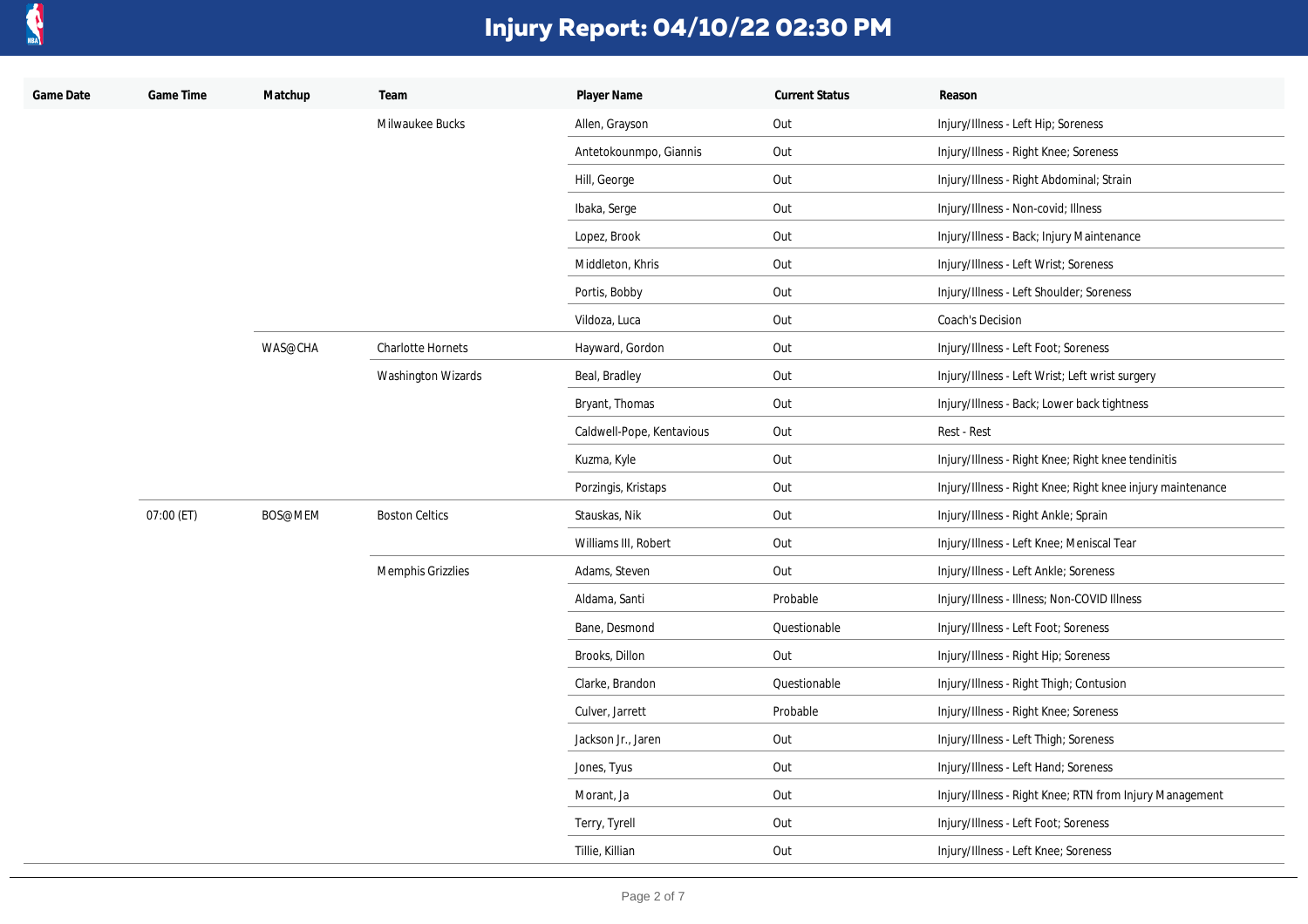

| Game Date | Game Time | Matchup | Team                   | Player Name         | <b>Current Status</b> | Reason                                           |
|-----------|-----------|---------|------------------------|---------------------|-----------------------|--------------------------------------------------|
|           |           | DET@PHI | <b>Detroit Pistons</b> | Bagley III, Marvin  | Out                   | Injury/Illness - Left Hip; Strain                |
|           |           |         |                        | Cunningham, Cade    | Questionable          | Injury/Illness - Right Hip; Soreness             |
|           |           |         |                        | Diallo, Hamidou     | Out                   | Injury/Illness - Left Finger; Avulsion Fracture  |
|           |           |         |                        | Grant, Jerami       | Out                   | Injury/Illness - Left Calf; Strain               |
|           |           |         |                        | Joseph, Cory        | Out                   | Injury/Illness - Left Lumbar Spine; Strain       |
|           |           |         | Philadelphia 76ers     | Bassey, Charles     | Out                   | Injury/Illness - Right Shoulder; Pain            |
|           |           |         |                        | Brown Jr., Charlie  | Out                   | G League - Two-Way                               |
|           |           |         |                        | Embiid, Joel        | Questionable          | Injury/Illness - Right Knee; Soreness            |
|           |           |         |                        | Harden, James       | Questionable          | Injury/Illness - Left Hamstring; Injury Recovery |
|           |           |         |                        | Niang, Georges      | Out                   | Injury/Illness - Left Knee; Patella Tendinopathy |
|           |           |         |                        | Powell, Myles       | Out                   | G League - Two-Way                               |
|           |           |         |                        | Springer, Jaden     | Out                   | G League - On Assignment                         |
|           |           | MIA@ORL | Miami Heat             | Butler, Jimmy       | Out                   | Not With Team                                    |
|           |           |         |                        | Dedmon, Dewayne     | Out                   | Injury/Illness - Right ankle; Sprain             |
|           |           |         |                        | Highsmith, Haywood  | Questionable          | Injury/Illness - Left Hip Flexor; Strain         |
|           |           |         |                        | Morris, Markieff    | Questionable          | Injury/Illness - Left Hip Flexor; Strain         |
|           |           |         |                        | Tucker, P.J.        | Out                   | Injury/Illness - Right Calf; Strain              |
|           |           |         |                        | Vincent, Gabe       | Questionable          | Injury/Illness - Right Big Toe; Contusion        |
|           |           |         |                        | Yurtseven, Omer     | Questionable          | Injury/Illness - Stomach; Non-Covid illness      |
|           |           |         | Orlando Magic          | Anthony, Cole       | Out                   | Injury/Illness - Left Toe; Sprain                |
|           |           |         |                        | Bamba, Mo           | Questionable          | Injury/Illness - Right Ankle; Sprain             |
|           |           |         |                        | Bol, Bol            | Out                   | Injury/Illness - Right Foot; Surgery             |
|           |           |         |                        | Carter Jr., Wendell | Out                   | Injury/Illness - Left Wrist; Sprain              |
|           |           |         |                        | Isaac, Jonathan     | Out                   | Injury/Illness - Left Knee; Injury recovery      |
|           |           |         |                        | Suggs, Jalen        | Out                   | Injury/Illness - Right Ankle; Bone bruise        |
|           |           |         |                        | Wagner, Franz       | Out                   | Injury/Illness - Right Ankle; Sprain             |
|           |           | TOR@NYK | New York Knicks        | Barrett, RJ         | Out                   | Injury/Illness - Right Knee; sprained            |
|           |           |         |                        |                     |                       |                                                  |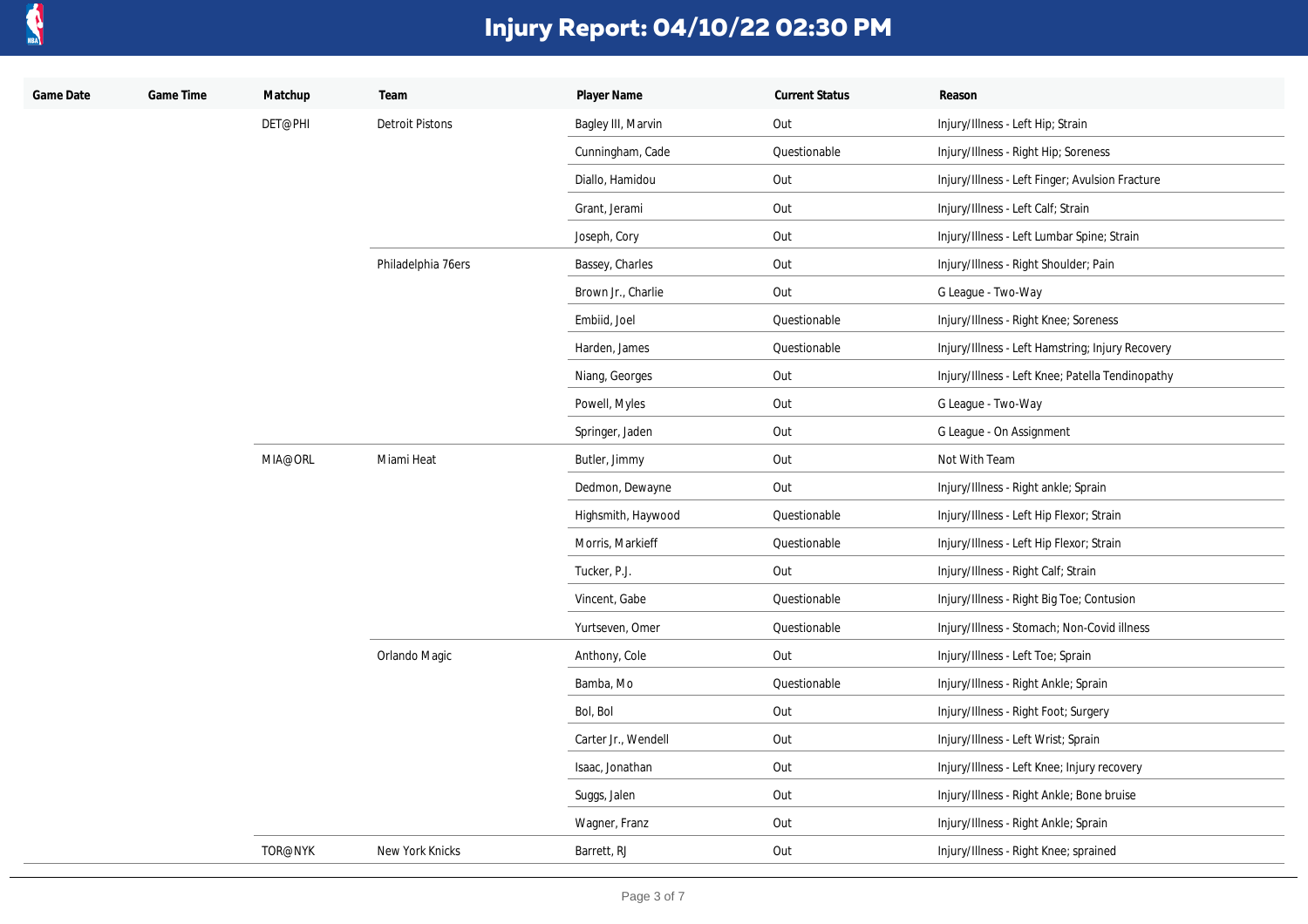

| Game Date | Game Time  | Matchup        | Team                         | Player Name         | <b>Current Status</b> | Reason                                         |
|-----------|------------|----------------|------------------------------|---------------------|-----------------------|------------------------------------------------|
|           |            |                |                              | Grimes, Quentin     | Questionable          | Injury/Illness - Right Knee; sore              |
|           |            |                |                              | McBride, Miles      | Questionable          | Injury/Illness - Right Knee; sore              |
|           |            |                |                              | Noel, Nerlens       | Out                   | Injury/Illness - Left Foot; sore               |
|           |            |                |                              | Randle, Julius      | Out                   | Injury/Illness - Right Quadricep Tendon; sore  |
|           |            |                |                              | Reddish, Cam        | Out                   | Injury/Illness - Right Shoulder; AC Injury     |
|           |            |                |                              | Robinson, Mitchell  | Questionable          | Injury/Illness - Illness; Non CoVid            |
|           |            |                |                              | Rose, Derrick       | Out                   | Injury/Illness - Right Ankle; surgery          |
|           |            |                |                              | Walker, Kemba       | Out                   | Not With Team                                  |
|           |            |                | <b>Toronto Raptors</b>       | Anunoby, OG         | Questionable          | Injury/Illness - Right Quadriceps; Contusion   |
|           |            |                |                              | Banton, Dalano      | Out                   | G League - On Assignment                       |
|           |            |                |                              | Bonga, Isaac        | Out                   | G League - On Assignment                       |
|           |            |                |                              | Champagnie, Justin  | Out                   | G League - Two-Way                             |
|           |            |                |                              | Johnson, David      | Out                   | G League - Two-Way                             |
|           | 08:30 (ET) | <b>CHI@MIN</b> | Chicago Bulls                | Ball, Lonzo         | Out                   | Injury/Illness - Left Knee; Meniscus Tear      |
|           |            |                |                              | Caruso, Alex        | Out                   | Injury/Illness - Left Low Back; Contusion      |
|           |            |                |                              | DeRozan, DeMar      | Out                   | Rest                                           |
|           |            |                |                              | LaVine, Zach        | Out                   | Injury/Illness - Left Knee; Soreness; Rest     |
|           |            |                |                              | Thomas, Matt        | Out                   | Injury/Illness - Right Lower Leg; Contusion    |
|           |            |                |                              | Vucevic, Nikola     | Out                   | Rest                                           |
|           |            |                |                              | White, Coby         | Out                   | Injury/Illness - Left Toe; Sprain              |
|           |            |                | Minnesota Timberwolves       | Beverley, Patrick   | Questionable          | Injury/Illness - Right Ankle; Soreness         |
|           |            |                |                              | Russell, D'Angelo   | Questionable          | Injury/Illness - N/A; Non-Covid Illness        |
|           |            |                |                              | Towns, Karl-Anthony | Out                   | Rest                                           |
|           | 09:30 (ET) | GSW@NOP        | <b>Golden State Warriors</b> | Curry, Stephen      | Out                   | Injury/Illness - Left Foot; Sprain             |
|           |            |                |                              | Iguodala, Andre     | Out                   | Injury/Illness - Left Hip; Injury Management   |
|           |            |                |                              | Porter Jr., Otto    | Out                   | Injury/Illness - Left Foot; Injury Management  |
|           |            |                |                              | Wiggins, Andrew     | Out                   | Injury/Illness - Bilateral Low Back; Tightness |
|           |            |                |                              |                     |                       |                                                |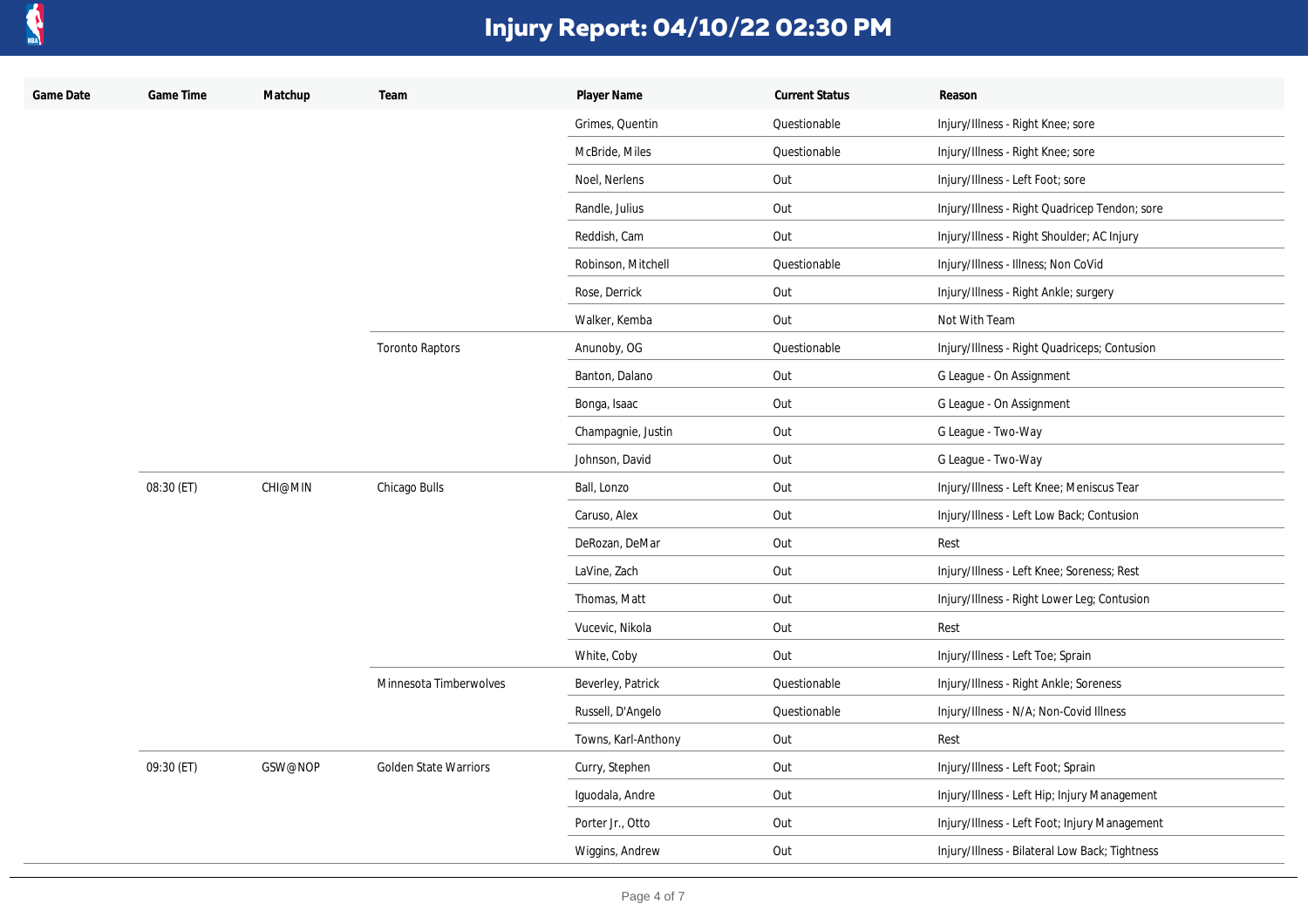

| Game Date | Game Time | Matchup | Team                  | Player Name              | <b>Current Status</b> | Reason                                                             |
|-----------|-----------|---------|-----------------------|--------------------------|-----------------------|--------------------------------------------------------------------|
|           |           |         |                       | Wiseman, James           | Out                   | Injury/Illness - Right Knee; Injury Management                     |
|           |           |         | New Orleans Pelicans  | Graham, Devonte'         | Out                   | Injury/Illness - Right Knee; Soreness                              |
|           |           |         |                       | Ingram, Brandon          | Out                   | Injury/Illness - Right Hamstring; Tightness                        |
|           |           |         |                       | Jones, Herbert           | Out                   | Injury/Illness - Right Tibia; Contusion                            |
|           |           |         |                       | Lewis Jr., Kira          | Out                   | Injury/Illness - Right Knee ACL/MCL; Sprain                        |
|           |           |         |                       | Valanciunas, Jonas       | Out                   | Injury/Illness - Right Ankle; Soreness                             |
|           |           |         |                       | Williamson, Zion         | Out                   | Injury/Illness - Right Foot; Fracture                              |
|           |           | LAL@DEN | Denver Nuggets        | Barton, Will             | Questionable          | Injury/Illness - Right Knee; Soreness                              |
|           |           |         |                       | Cancar, Vlatko           | Questionable          | Injury/Illness - Right Foot; Surgery                               |
|           |           |         |                       | Gordon, Aaron            | Questionable          | Injury/Illness - Left Hamstring; Management                        |
|           |           |         |                       | Jokic, Nikola            | Questionable          | Injury/Illness - Right Wrist; Soreness                             |
|           |           |         |                       | Morris, Monte            | Questionable          | Injury/Illness - Left Elbow; Soreness                              |
|           |           |         |                       | Murray, Jamal            | Out                   | Injury/Illness - Left Knee; Injury Recovery                        |
|           |           |         |                       | Nnaji, Zeke              | Questionable          | Injury/Illness - Bilateral Knee; Soreness                          |
|           |           |         |                       | Porter Jr., Michael      | Out                   | Injury/Illness - Lumbar Spine; Surgery                             |
|           |           |         | Los Angeles Lakers    | Anthony, Carmelo         | Out                   | Injury/Illness - Illness; Non-COVID related                        |
|           |           |         |                       | Davis, Anthony           | Out                   | Injury/Illness - Right Mid-foot; Sprain                            |
|           |           |         |                       | James, LeBron            | Out                   | Injury/Illness - Left Ankle; Sprain                                |
|           |           |         |                       | Nunn, Kendrick           | Out                   | Injury/Illness - Right Knee; Bone bruise                           |
|           |           |         |                       | Westbrook, Russell       | Out                   | Injury/Illness - Right Shoulder; Soreness                          |
|           |           | OKC@LAC | LA Clippers           |                          |                       | NOT YET SUBMITTED                                                  |
|           |           |         | Oklahoma City Thunder | Bazley, Darius           | Out                   | Injury/Illness - Right Knee; Non-displaced tibial plateau fracture |
|           |           |         |                       | Dort, Luguentz           | Out                   | Injury/Illness - Left Shoulder; Surgery                            |
|           |           |         |                       | Favors, Derrick          | Out                   | Injury/Illness - Low Back; Soreness                                |
|           |           |         |                       | Giddey, Josh             | Out                   | Injury/Illness - Right Hip; Soreness                               |
|           |           |         |                       | Gilgeous-Alexander, Shai | Out                   | Injury/Illness - Right Ankle; Soreness                             |
|           |           |         |                       | Jerome, Ty               | Out                   | Injury/Illness - N/a; Sports Hernia Surgery                        |
|           |           |         |                       |                          |                       |                                                                    |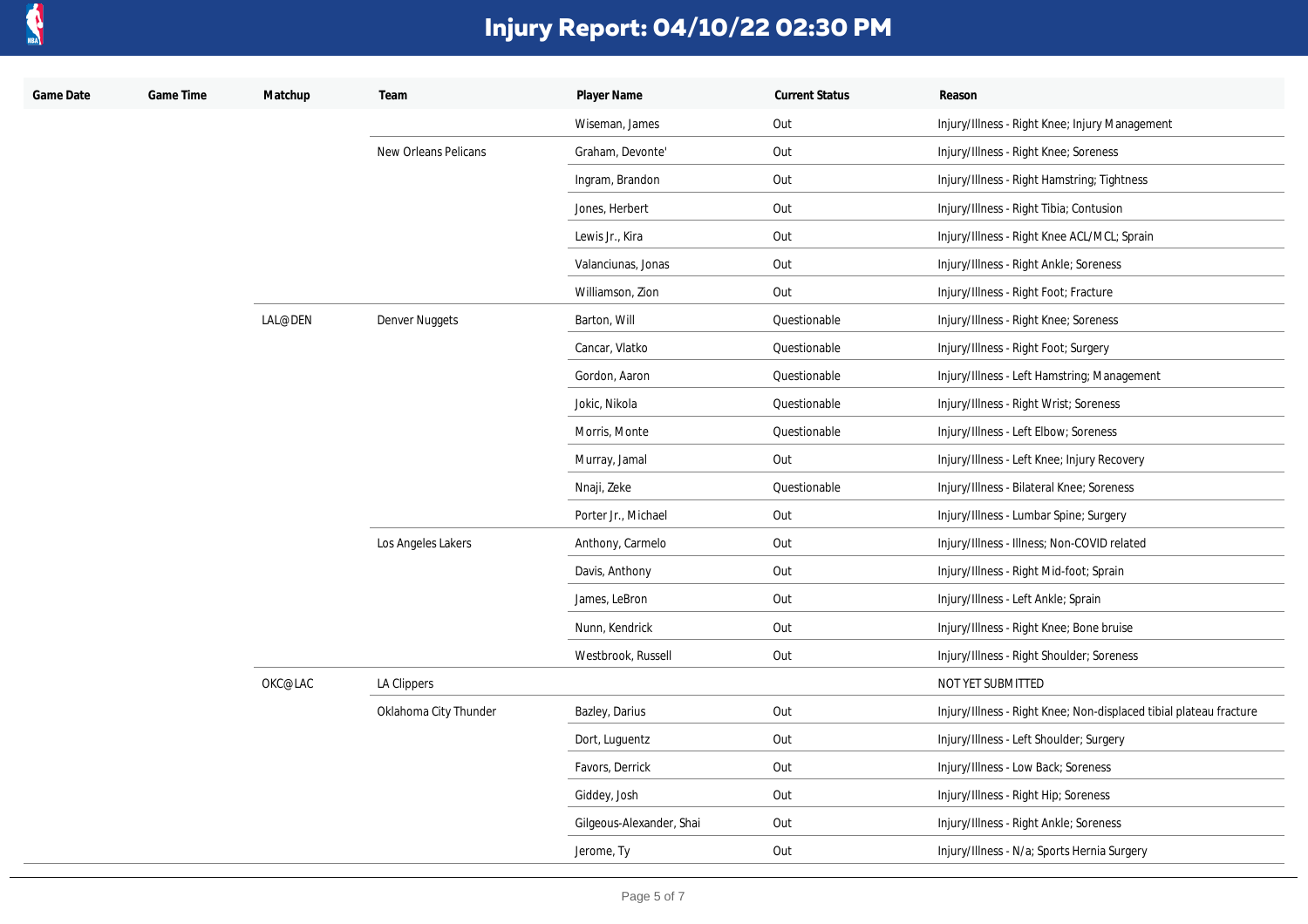

| Game Date | Game Time | Matchup | Team                          | Player Name        | <b>Current Status</b> | Reason                                            |
|-----------|-----------|---------|-------------------------------|--------------------|-----------------------|---------------------------------------------------|
|           |           |         |                               | Mann, Tre          | Out                   | Injury/Illness - Right Hamstring; Strain          |
|           |           |         |                               | Muscala, Mike      | Out                   | Injury/Illness - Right Ankle; Surgery             |
|           |           |         |                               | Williams, Kenrich  | Out                   | Injury/Illness - Left Knee; Sprain                |
|           |           | SAC@PHX | <b>Phoenix Suns</b>           | Ayton, Deandre     | Out                   | Rest                                              |
|           |           |         |                               | Booker, Devin      | Out                   | Rest                                              |
|           |           |         |                               | Crowder, Jae       | Out                   | Injury/Illness - Right Ankle; Soreness            |
|           |           |         |                               | Paul, Chris        | Out                   | Injury/Illness - Right Thumb; Injury management   |
|           |           |         |                               | Payne, Cameron     | Out                   | Injury/Illness - Right Knee; Soreness             |
|           |           |         |                               | Saric, Dario       | Out                   | Injury/Illness - Right Acl; Tear                  |
|           |           |         | Sacramento Kings              |                    |                       | NOT YET SUBMITTED                                 |
|           |           | SAS@DAL | <b>Dallas Mavericks</b>       | Brown, Sterling    | Out                   | Injury/Illness - Illness; Non-COVID               |
|           |           |         |                               | Chriss, Marquese   | Available             | Injury/Illness - Illness; Non-COVID               |
|           |           |         |                               | Hardaway Jr., Tim  | Out                   | Injury/Illness - Left Foot; Surgery               |
|           |           |         |                               | Kleber, Maxi       | Out                   | Injury/Illness - Right Ankle; Soreness            |
|           |           |         |                               | Ntilikina, Frank   | Out                   | Injury/Illness - Illness; Non-COVID               |
|           |           |         | San Antonio Spurs             | McDermott, Doug    | Out                   | Injury/Illness - Right Ankle; Sprain              |
|           |           |         |                               | Stewart, DJ        | Out                   | G League - Two-Way                                |
|           |           |         |                               | Walker IV, Lonnie  | Out                   | Injury/Illness - Low Back; Tightness              |
|           |           |         |                               | Woodard II, Robert | Out                   | G League - Two-Way                                |
|           |           | UTA@POR | <b>Portland Trail Blazers</b> | Bledsoe, Eric      | Out                   | Injury/Illness - Left Achilles; tendinopathy      |
|           |           |         |                               | Blevins, Keljin    | Available             | Injury/Illness - Illness; non-COVID               |
|           |           |         |                               | Brown III, Greg    | Available             | Injury/Illness - Left Ankle; sprain               |
|           |           |         |                               | Dunn, Kris         | Out                   | Injury/Illness - Right Ankle; sprain              |
|           |           |         |                               | Elleby, CJ         | Available             | Injury/Illness - Illness; non-COVID               |
|           |           |         |                               | Eubanks, Drew      | Out                   | Injury/Illness - Right Wrist; sprain              |
|           |           |         |                               | Hart, Josh         | Out                   | Injury/Illness - Left Knee; patellar tendinopathy |
|           |           |         |                               | Ingles, Joe        | Out                   | Injury/Illness - Left Knee; recovery              |
|           |           |         |                               |                    |                       |                                                   |